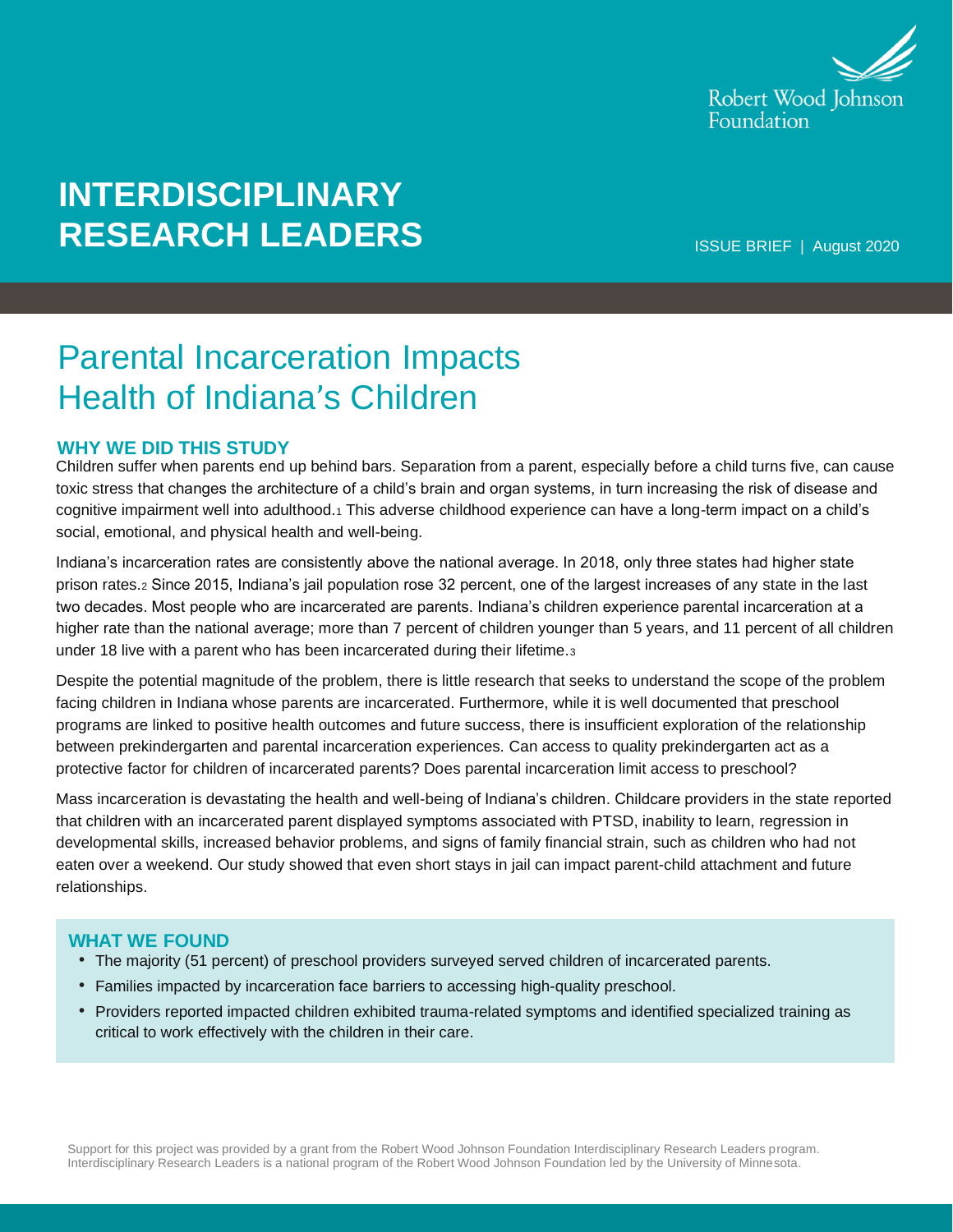#### **WHAT THESE FINDINGS MEAN**

Policy makers must recognize the harmful effects of incarcerationfirst policies on a generation of Hoosier children. Going forward, they should instead invest in strategies to reduce incarceration, such as: pre-booking jail diversion programs, so parents with mental illness or addiction can receive treatment to recover and remain home with their families; reforming Indiana's bail law to ensure people are assessed and released back to their families within 24 hours of arrest; and expanding funding for crisis intervention facilities and treatment programs in counties with high levels of incarceration.

Childcare providers were clear: trauma-informed training and coaching that emphasizes cultural competency is crucial to ensure the resilience and future success of impacted Hoosier children. According to providers, trauma-informed training, coaches, and mental health consultants can help to intervene when a child is in distress. One recommendation is to provide onsite early childhood mental health consultation in the classroom to support preschool staff in developing the skills needed to work effectively with children and families who have experienced incarceration. Study findings suggest that the best way to address the needs of children of incarcerated parents is with an integrated, systems-level approach that coordinates early care and education, mental health, and corrections.

#### **Majority of Preschool Providers** Surveyed (51%) Report Child in Their **Care Has an Incarcerated Parent**



**"I want to know when you are sitting on the floor and this is the tenth time that this child has held a meltdown, and you've exerted every option, what do you do next?"**

*— Preschool Provider, Evansville, IN*

The social, emotional, and physical health benefits of quality early education is well documented.<sup>4</sup> Yet, among families who had a preschool age child in the home at the time of incarceration, less than 20 percent reported enrollment in an early childhood program. Barriers to enrollment included long wait lists, challenging work schedules, transportation, and fear of mistreatment in institutional settings. Policy makers should develop targeted strategies to help overcome these barriers that families encounter. Revising the On-My-Way PreK eligibility criteria to prioritize children impacted by incarceration is one such action they could take.

#### **MORE ABOUT THIS STUDY**

Over a six-week period in 2018, an electronic survey was sent to approximately 3,200 childcare providers that serve children ages 3 to 6 years of age in Indiana. Providers were asked to respond to a variety of questions related to the scope of children impacted, the range of provider types, and the quality of care (based on Indiana's quality rating improvement system). Twenty preschool directors also participated in focus groups to discuss their experiences with children impacted by parental incarceration.

A total of 667 surveys were returned, representing a 21 percent response rate. Of the 92 total counties in Indiana, 86 were represented among the survey responses. Family childcare providers represented the largest percentage of providers responding to the survey (41 percent), followed by registered ministries (26 percent), licensed childcare centers (20 percent), school-based programs (7 percent), and other providers (5 percent). This reflects the profile of childcare programs in Indiana.

Through community partnerships, we also surveyed 337 community members. Participants were largely female (78 percent), African American (75 percent), and did not identify as Hispanic (85 percent). We then recruited 24 individuals to participate in focus groups to discuss how their children were affected by parental incarceration. Community members shared their perceptions regarding the impact of separation on the child, the benefits of high-quality childcare, and the challenges involved in accessing early childhood education. Focus groups were conducted both in-person and online.